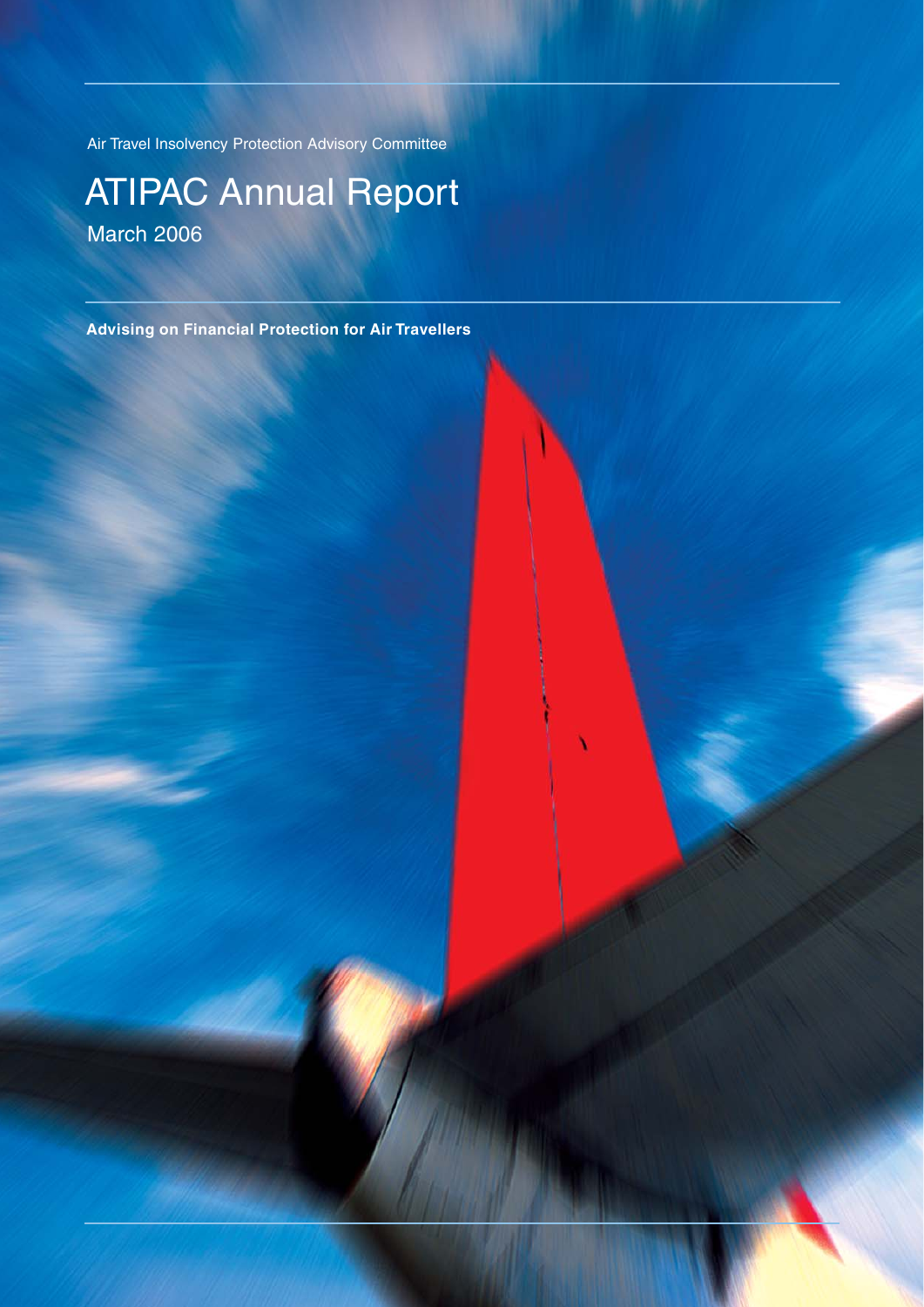© Air Travel Insolvency Protection Advisory Committee

All rights reserved. Copies of this publication may be reproduced for personal use, or for use within a company or organisation, but may not otherwise be reproduced for publication.

To use or reference CAA publications for any other purpose, for example within training material for students, please contact the CAA at the address below for formal agreement.

ISBN 0 11790 623 9 July 2006

Enquiries regarding the content of this publication should be addressed to:

ATIPAC CAA House 45-59 Kingsway London WC2B 6TE

E-mail: contact@atipac.org.uk

Further information about ATIPAC is available at www.atipac.org.uk.

Designed by CAA's Consumer Protection Group Printed by CAA IMD on behalf of ATIPAC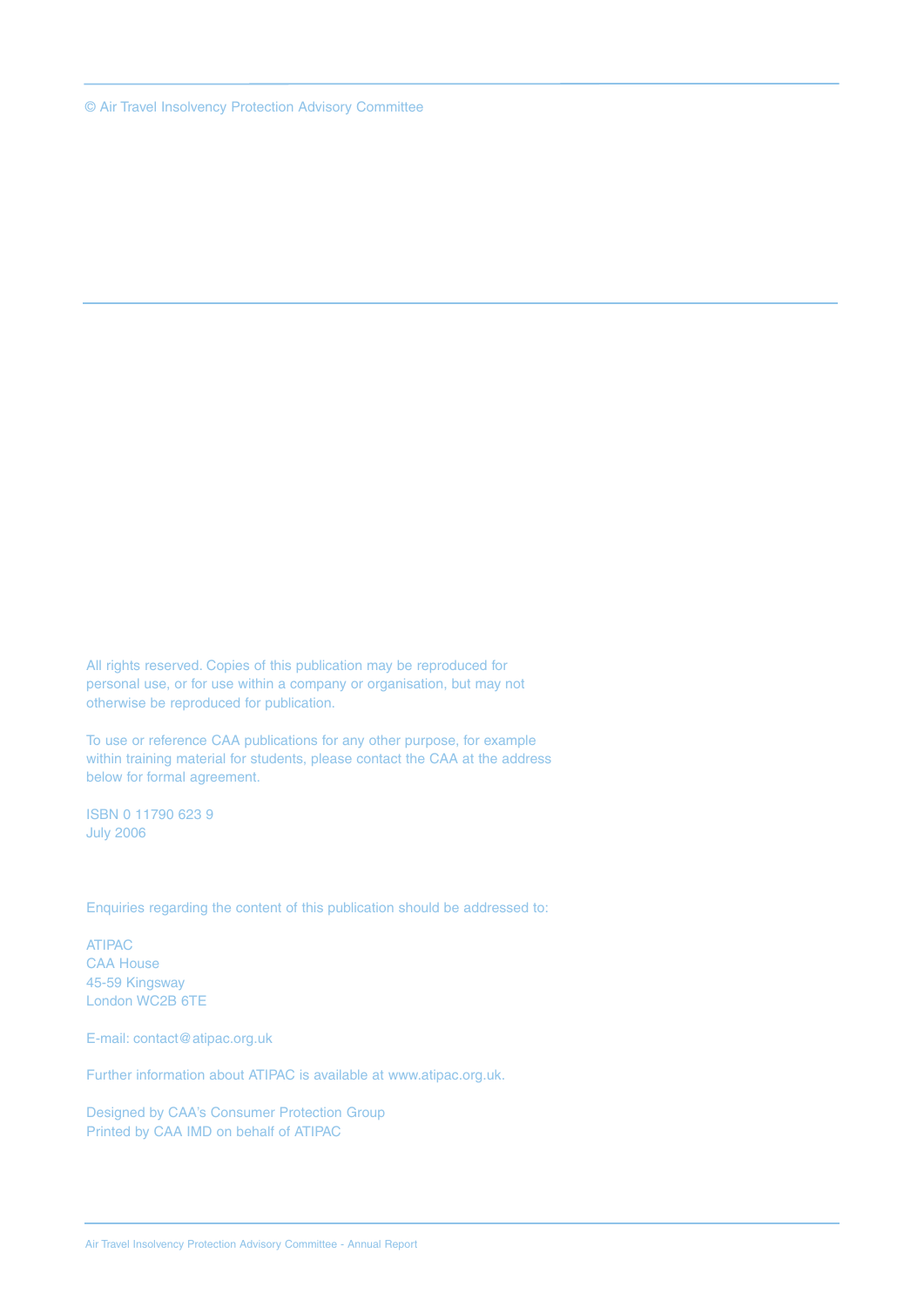**1**

### Introduction

#### Dear Mr Alexander

I have pleasure in enclosing the sixth report of the Air Travel Insolvency Protection Advisory Committee for the year ended 31 March 2006.

The Committee very much welcomes the Government's intention to reduce the regulatory burden on tour operators and supports the proposals the CAA has made to introduce a Consumer Protection Charge of £1 to replace bonding. The Committee would ask the Government to respond immediately to the outcome of the consultation so that the industry can take advantage of deregulatory benefits as soon as possible. Although the reform of bonding provides some benefits to tour operators, it still fails to address the issue of customer confusion.

However, the Committee is very disappointed that the Government has failed to accept the CAA's advice on extending financial protection to all air travellers. The further drop in ATOL protection, down to 61% in 2005, shows that financial protection continues to be eroded. It is aware that some tour operators are reorganising their businesses to avoid the ATOL Regulations and discontinue the need for financial protection of their customers. This is profoundly worrying. The confusion that surrounds financial protection and consumers' continuing belief that they are protected will get worse. The Government has missed an opportunity to provide consumers with unambiguous financial protection and clarity for the very small cost of £1 per flight, collected by the airline or tour operator, but paid by the customer. It does not constitute the imposition of a regulatory burden, but merely a universal form of financial protection financed by travellers themselves.

The lack of clarity about consumer rights in this area, and the incomplete nature of current ATOL protection, have led the CAA to carry out some PR activity explaining the benefits of booking with an ATOL holder and ways of protecting DIY holidays. Consumer education campaigns with complex messages are difficult, expensive and usually ineffective. The Committee is convinced that the challenges outlined in this Report can be met in full if the Government reconsiders its approach to extending financial protection to all air travellers.

 $nQ_0$ 

**John Cox OBE** Chairman

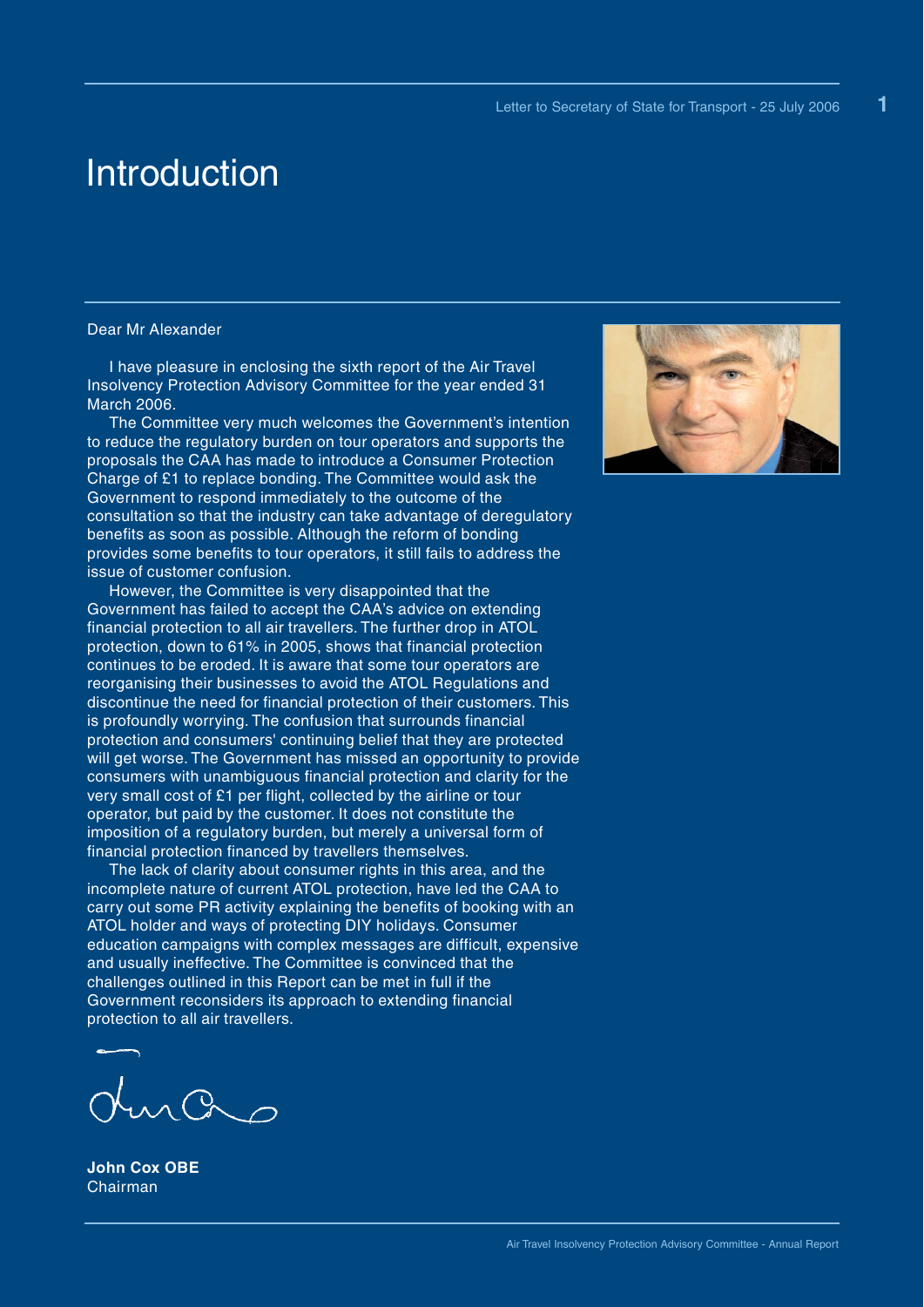## Role & Membership of the Committee

The Air Travel Insolvency Protection Advisory Committee was established by the Secretary of State for Transport in 2000 to provide advice to the Civil Aviation Authority, the Trustees of the Air Travel Trust and the Secretary of State for Transport on the financial protection arrangements for air travellers and customers of air travel organisers. Its terms of reference are at Appendix 2 of this Report.

The Committee includes representatives from key trade associations affected by Air Travel Organiser Licensing (ATOL), consumer representatives, independent members and members appointed by the CAA. The Committee held four meetings during the year.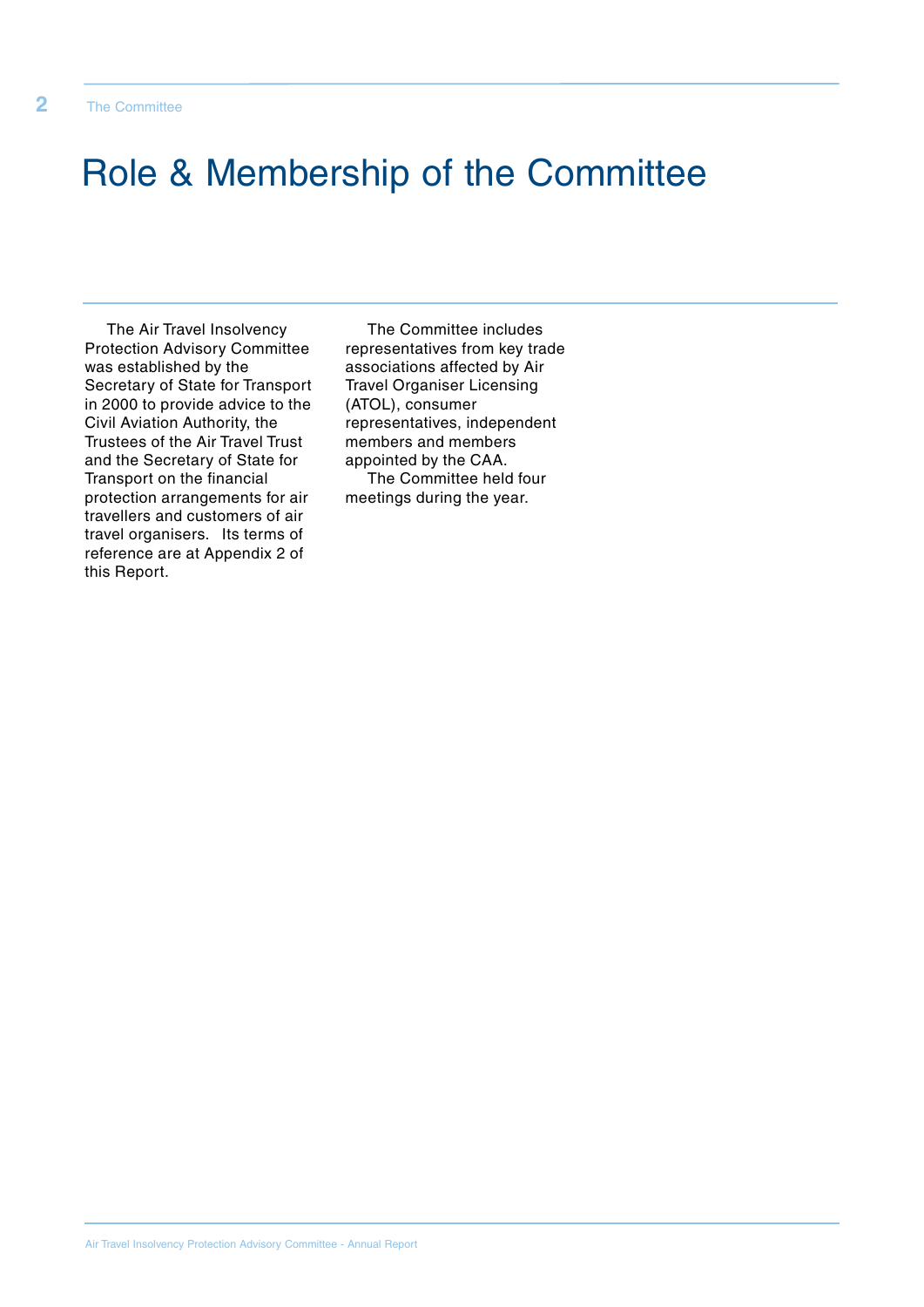**John Cox** Chairman

**Richard Jackson** CAA

**Bruce Treloar** Trading Standards

**Tim Robinson** Consultant

**Tina Tietjen** AUC

**Roger Bray** Journalist

**Noel Josephides** AiTO

**Andy Cooper** FTO

**Roger Harvey** Eventia

**Roger Allard** ABTA

**Lindsay Ingram** AAC

**Roger Mountford** CAA

**Mike Monk ARTA** 

**Prof. David Grant** Academic

John Cox has been Chairman of ATIPAC since its formation in April 2000. He was also a past Chairman of the Air Transport Users' Council (AUC).

Representative of the CAA, Group Director of the Consumer Protection Group and CAA Board Member. He is also a Trustee of the Air Travel Trust.

Trading Standards Institute Lead Officer for the Holiday & Travel Industry. He represents consumer interests.

Corporate & Commercial Affairs Consultant and is one of the independent members.

Current Chairman of AUC and Chairman of the Women's Royal Voluntary Service, she holds a number of other non-executive positions in both public & private sectors.

Independent freelance journalist with a consumer focus and is an independent representative.

Managing Director of Sunvil Holidays Ltd. He represents the Association of Independent Tour Operators (AiTO), of which he is a Council member responsible for Industry issues.

Nominated by the Federation of Tour Operators, of which he is Director General.

Chairman & representative of Eventia.

Representative from the Association of British Travel Agents (ABTA), where he is on the Board of Directors.

General Manager of Newmont Travel Limited. He represents the Association of ATOL Companies.

Non-executive member of the CAA and also Chairman and Trustee of the Air Travel Trust .

Head of Financial Services for ABTA whom he represents.

Director of the Travel Law Centre, University of Northumbria and Editor of the Travel Law Journal. He previously served on the AUC's Council.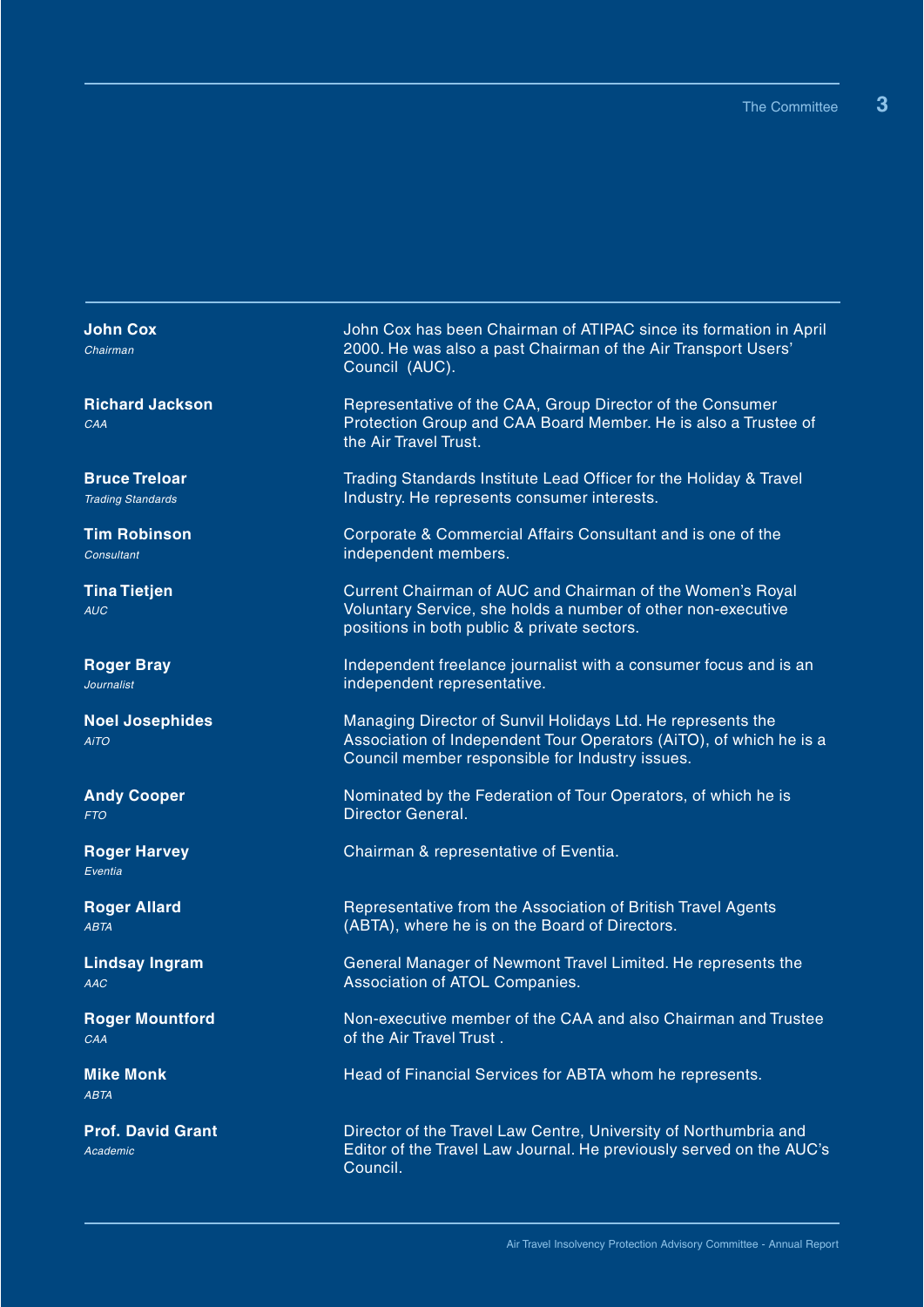## Travel Industry in 2005

In the 12 months to September 2005 the number of passengers taking ATOL protected flights and holidays fell by 2.6% to 27.3 million passengers. However, the average price paid increased from £481 to £514 and, consequently, the overall revenue taken rose to £14 billion, an increase of £0.5 billion on the previous year.

There was some movement across the largest ATOL holders in 2005 with considerable growth in the on-line sector. The Top 10 ATOL Groups now contain three on-line Groups, Expedia, Cendant and Sabre. Traditional operators have also re-positioned their businesses and are seeking to benefit from selling their products on the internet.

The proportion of total leisure travel by air protected by ATOL continued to fall and now stands at 61%, a reduction of 37% since 1997. The category of ATOL protected passengers that saw the greatest drop in 2005 was scheduled sales which declined by 9.1%. The increase in non-ATOL sales, as shown in graph 1, suggests that ATOL holders in the seat-only market are struggling to compete with airlines, which have successfully increased their direct sales over the internet.

Overseas Travel & Tourism Statistics<sup>1</sup> show that in the year to December 2005 growth in passenger numbers to European countries was 4% and overtook the small growth in passenger numbers to North

America of just under 1%. Within Europe, the main growth was to non-EU countries, including Turkey, Egypt, Tunisia, Morocco and the states of the former Yugoslavia, with an increase of 24%. However, the member states that joined the European Union in May 2004 also showed a growth of 14%. These new EU member states, including Poland, Estonia, Latvia, Lithuania, Slovenia and Slovakia, have all seen new routes introduced by the no-frills carriers. The number of passengers travelling to long haul destinations continued to grow, with an increase of 13%.

1. Overseas Travel & Tourism (MQ6), Office of National Statistics, Crown copyright 2006



Graph 1: Growth of Leisure Air Travel

Year to September 2005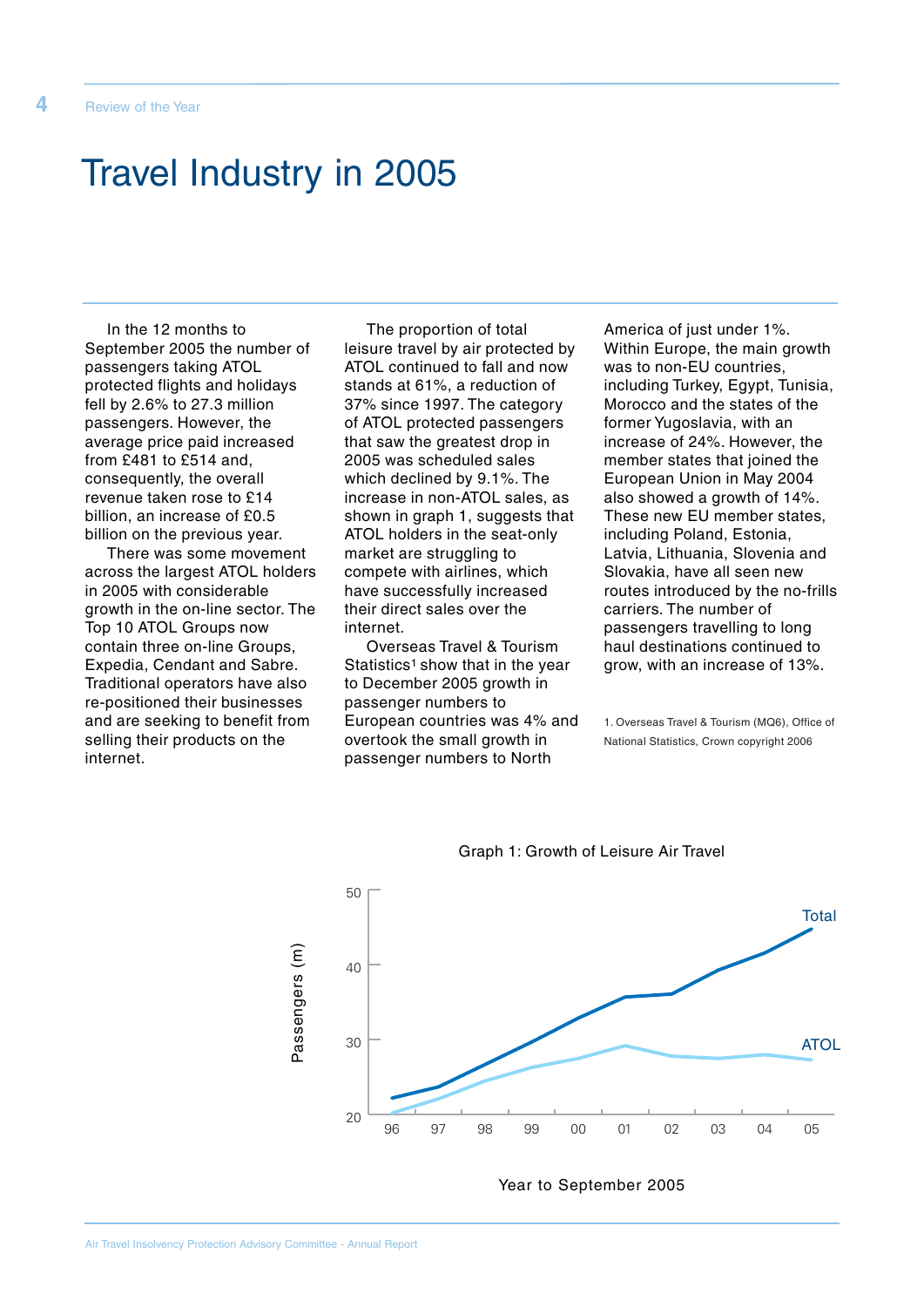#### **Market Outlook**

The demand for air travel continues to grow, despite the fall in ATOL protected passengers. Recent CAA air traffic statistics2 showed that UK airports handled 229 million passengers in 2005 - an increase of 6% on the previous year. The trend for passengers to book flights independently (and not through an ATOL Holder) also appears to be on the rise. The report also confirms the decline in the number of charter seats and an increase in scheduled capacity.

The health of the economy affects the spending habits of consumers and this will, in turn, affect the demand for holidays. In a report published by the British Retail Consortium3, UK retail sales fell by 1.3% in January 2006, which was the worst January for retailers since 1995. Forecasters expect consumer spending to recover by around 2% in 2006, although rising energy prices are also expected to influence spending habits. With tour operators attempting to control package prices, they may be unable to push up prices to offset the increase in costs, and this will squeeze profit margins. This may result in further cost cutting as already seen in some of the larger tour operators.

The main tour operators see competition from the no-frills carriers and the consumer's desire for value for money as their main challenges. More people are booking flights and accommodation independently. The tour operating groups are aware that, if they are to compete with no-frills carriers, they must keep their own costs under the strictest control. There is also constant pressure on small travel agents to develop the right product, at the right price, in order to avoid a decline in their overall business. The Committee believes this downward trend is set to continue.

Fuel costs were exceptionally high during 2005 and airlines dealt with this cost in different ways. Some applied fuel supplements whilst others increased the basic ticket price. Although fuel surcharges have not had a noticeable impact on demand, the future effect on the aviation industry is less clear. The effects of high fuel costs in the UK could have an increasing impact during 2006.

2. Air Traffic Movements at UK Airports in 2005 - CAA Statistics

3. First Trust Bank; Economic Outlook and Business Review March 2006.

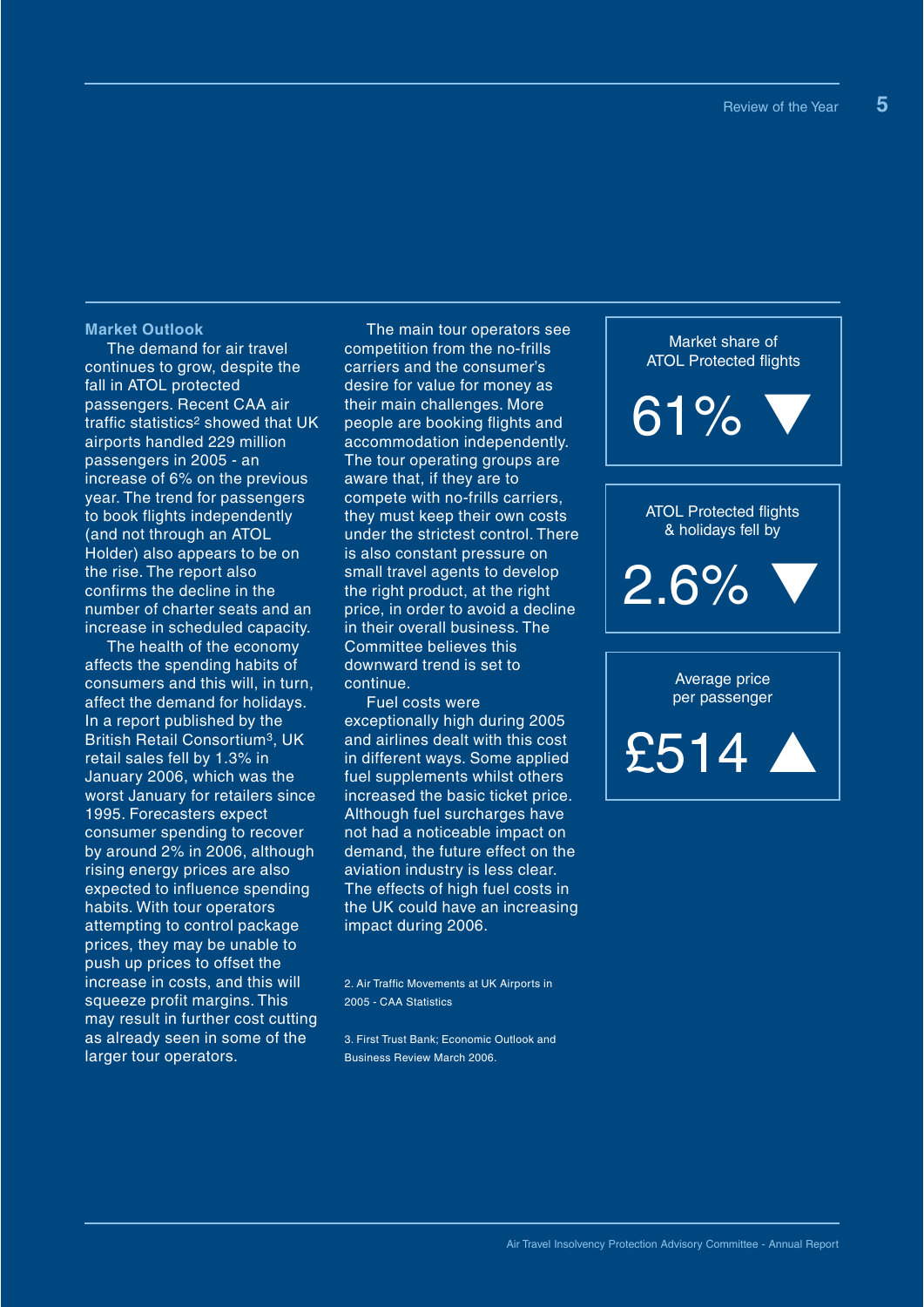### ATOL Tour Operator Failures

In the year ending 31 March 2006, 25 ATOL-holding travel companies collapsed. This total is 11 more than in the previous year and reverses a steady downward trend in failures in recent years.

The largest of these failures was that of Cruise Promotions Ltd. During October 2005, its collapse required a significant rescue and refund exercise. Approximately 600 passengers travelled to Egypt on the day of the failure and ATOL guaranteed the cruise element of their holidays. Approximately 12,500 people had made advanced bookings and roughly £4.2 million of advance payments have therefore been paid in compensation. Total expenditure was approximately £4.6 million, of which £3.1 million was provided by the Air Travel Trust.

In the year ending 31 March 2006, ATOL enabled 1,754 customers of failed tour operators to complete their holidays and return to the UK, and 21,858 received a refund of advance payments. For the year, total expenditure on claims was £8.8 million, of which £4.7 million was provided by the Air Travel Trust.

The CAA examines all failure cases. Where there is a call on the Air Travel Trust, the CAA will also assess whether the licence holder overtraded. Where this can be demonstrated, action is usually taken against the people who provided overtrading guarantees. The CAA has issued formal demands in respect of four of the cases listed above.

Details of all the failures can be found at Appendix 1.

### **State of the Air Travel Trust**

The Air Travel Trust Fund remains in deficit and calls on it are met by an overdraft that is guaranteed by the Government.

It is anticipated that the Civil Aviation Bill, which includes powers to replenish the Air Travel Trust Fund, will receive Royal Assent during 2006. This would enable, subject to secondary implementing legislation, the introduction of a per passenger charge. The Committee welcomes this development as the long overdue first step to place the Fund on a firmer footing.



#### Graph 2: Number & Amount of Calls on ATT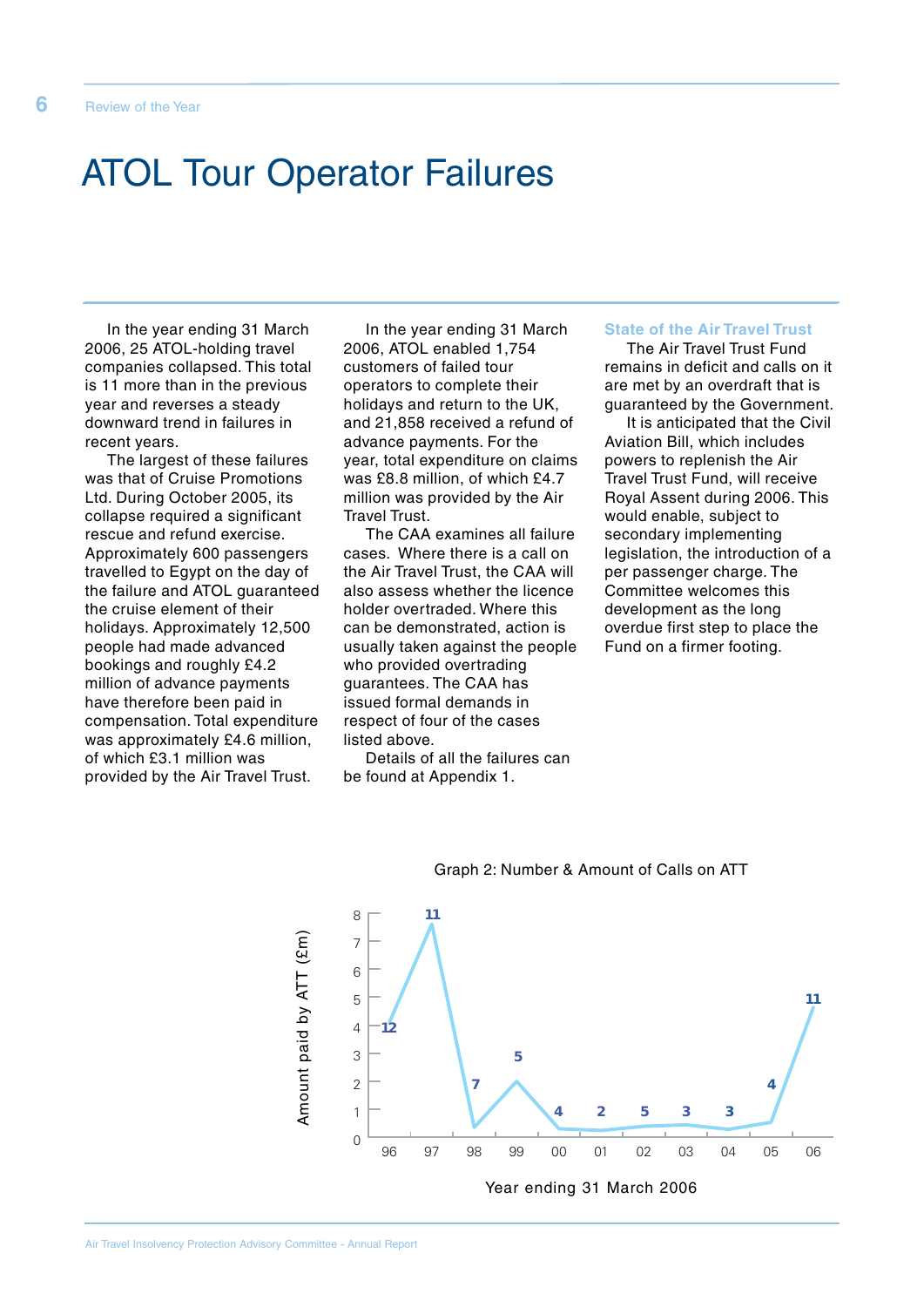11 of the failures resulted in a call on the Trust, as follows:

**Safe Travel Ltd** required £5,000 in addition to a bond of £20,000.

**Pleasurebeach Ltd** required £26,000 in addition to a bond of £10,000.

**Action Travel Ltd** required £263,000 in addition to a bond of £45,000.

**Onshine Ltd** required £490,000 in addition to a bond of £162,000.

**Garba, S. trading as Startrek Travel** required £136,000 in addition to a bond of £250,000.

**Cruise Promotions Ltd** required £3.1 million in addition to a bond of £1.4 million.

**Phileas Fogg Travel Ltd** required £278,000 in addition to a bond of £15,000.

**Wadebay Ltd** required £325,000 in addition to a bond of £320,000.

**Finlandia Travel Agency Ltd** required £50,000 in addition to a bond of £438,000.

**Jetline Express Worldwide Travel Ltd** required £54,000 in addition to a bond of £31,000.

**Raho Travel Ltd** required £6,000 in addition to a bond of £585,000.

Passengers repatriated by ATOL from resort

1,754

Number of ATOL claimants who received a refund

21,858

Amount ATOL refunded in claims

£8.8m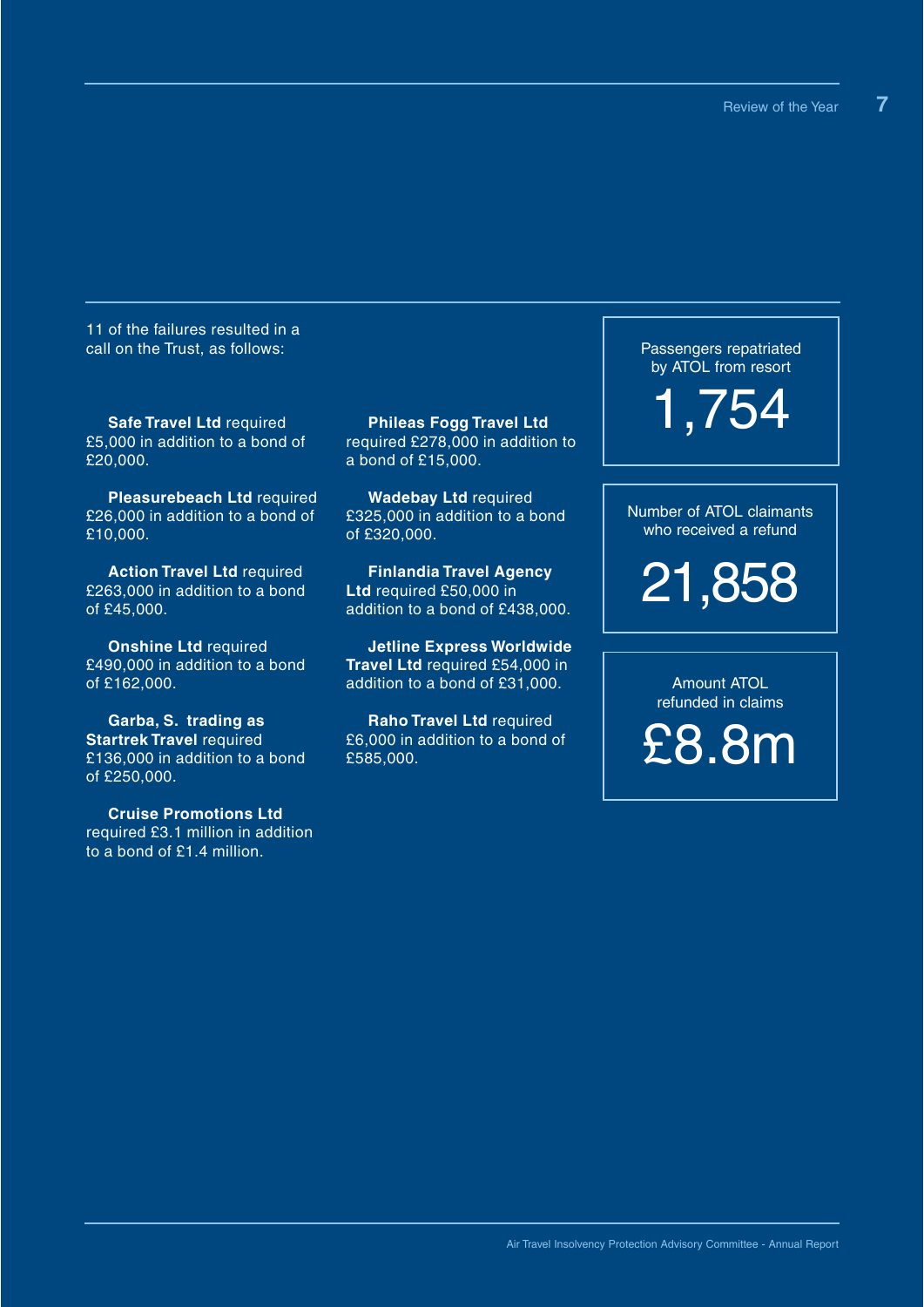## Future of Financial Protection

The Committee first looked at this issue in 2002, amidst the growth of no-frills carriers and the increasing use of the internet to book holidays. These forces were encouraging more travellers to arrange their own holidays by booking a flight on a no-frills carrier and then separately booking their hotel accommodation.

The Committee has highlighted the decline in ATOL protected passengers in its last three Reports. This trend continues and there are now an increasing number of passengers, booking their holidays independently, who are unprotected against the failure of suppliers such as airlines, hotels etc. This year showed a further reduction of 2.6% in the number of passengers covered by ATOL - down to 61% of total leisure air travellers. The Committee noted last year that it had serious concerns about the erosion of ATOL as an effective scheme. The failure of EUjet provided firm evidence that a high proportion of consumers were unaware they were not protected (27% of passengers abroad at the time of failure did not know they had no protection and 40% mistakenly thought they were protected by ATOL, ABTA or their travel insurance).

#### **The "All Flights" Levy Proposal**

On 22 September 2005, the CAA published its advice to the Government on Financial Protection for Air Travellers and Package Holidaymakers in the Future. The advice set out the CAA's assessment of the issues and its recommendation, in response to the Government's request, based on an economic analysis by Ernst &Young. The CAA recommended that the scope of the protection system should be extended to protect all air travellers flying from the UK on international flights funded by a £1 levy per passenger on air tickets.

Alongside publication of the document, the CAA held a seminar to which representatives of the aviation and travel industries and consumers were invited to discuss the CAA's findings.

The CAA's proposal for future protection arrangements received strong support from consumer representatives including the Consumers' Association, the Air Transport Users Council and the Trading Standards Institute, as well as the travel trade associations, ABTA, FTO and AiTO.

However, on 10 October 2005, the Government

announced that it had not accepted the CAA's advice. Instead, the Government asked the CAA to carry out a further piece of analysis, which while attempting to bring some deregulatory benefits to ATOL holders by replacing bonding with a levy, maintained the existing scope of ATOL.

The Government's decision came as a profound disappointment to the Committee; this was a wasted opportunity to deal with an important issue of consumer protection. The Committee is surprised that the Government has failed to provide a convincing explanation of why it took this decision. Members continued to lobby the Government and the House of Lords to amend the Civil Aviation Bill so that financial protection covers all UKdeparting flights (both scheduled and charter). There was cross-party support for a £1 levy on air travel. In the House of Commons, 161 MPs signed an Early Day Motion in support of the proposal. In the House of Lords the proposed amendment to the Civil Aviation Bill was defeated by just four votes. The Committee would like to thank ATIPAC Members for all their efforts.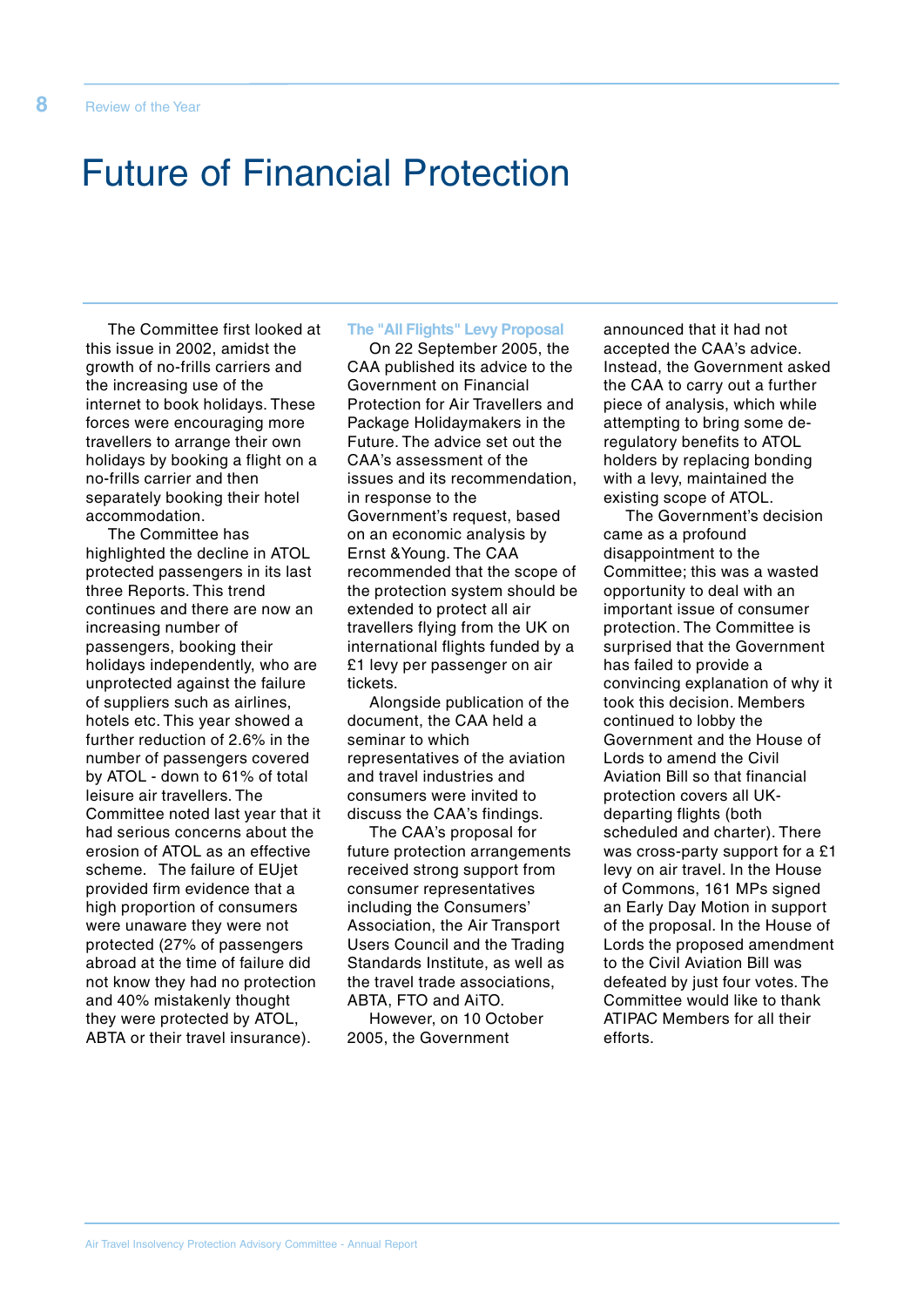**Transport Committee Hearing**

The House of Commons' Transport Committee held a hearing on Financial Protection for Air Travellers in November 2005, as a follow up to the Government's decision. It was a chance for the Transport Committee to hear from the CAA about the failure of EUjet and to question the Parliamentary Under Secretary of State, Karen Buck, about the Government's decision.

The CAA had presented its paper on the failure of EUjet to the Committee as part of its evidence. EUjet was a small airline licensed in Ireland and therefore regulated by the Irish authorities. However, its main operational base was at Kent International Airport (Manston) to destinations mainly in Spain and Portugal. Its failure left 12,000 passengers stranded abroad and 27,000 yet to travel, demonstrating the hardship for holidaymakers and the considerable confusion surrounding financial protection.

The Transport Committee expressed its disappointment that the Government had rejected the CAA's recommendation. Its report entitled "Financial Protection for Air Travellers; Abandoning Effective Protection", published in February 2006, urged the Government to rethink its decision.

**Replenishment of the ATTF and Reform of Bonding**

The Government has asked the CAA to consult with industry as to whether a passenger charge, the original purpose of which was simply to replenish the Air Travel Trust Fund, might be extended to enable ATOL bonding to be replaced with a less onerous means of meeting ATOL holders' financial protection obligations to consumers. The CAA considers that the removal of bonding would bring significant deregulatory benefits overall to industry. It issued a consultation document in April 2006, which included a proposal to replace bonding with a per-passenger £1 Consumer Protection Charge (CPC), paid in respect of booking ATOL flights or packages.

The current ATOL system is complex and the removal of bonds would allow the CAA to simplify the system and to provide significant de-regulatory benefits to tour operators. Alongside simplification measures, the CAA has had to look at necessary safeguards to

prevent any disproportionate increase in the costs of failure that would be met by the Fund. Its proposal therefore includes a risk-based approach where it would target higher risk companies.

If industry supports a change, it is expected that a CPC will be introduced on all bookings taken after September 2007. This will be subject to a second formal consultation over summer 2006 on the implementing legislation.

Although the consultation was issued shortly after the end of the period covered by this Report, the Committee feels it is important to mention this piece of work. It strongly supports the CAA's proposal, in principle, and would welcome a simplified system and any associated cost savings to tour operators. It also supports the move to a more risk based approach, targeting high risk companies or groups of companies, as it believes it is extremely important to safeguard consumer confidence within the travel industry.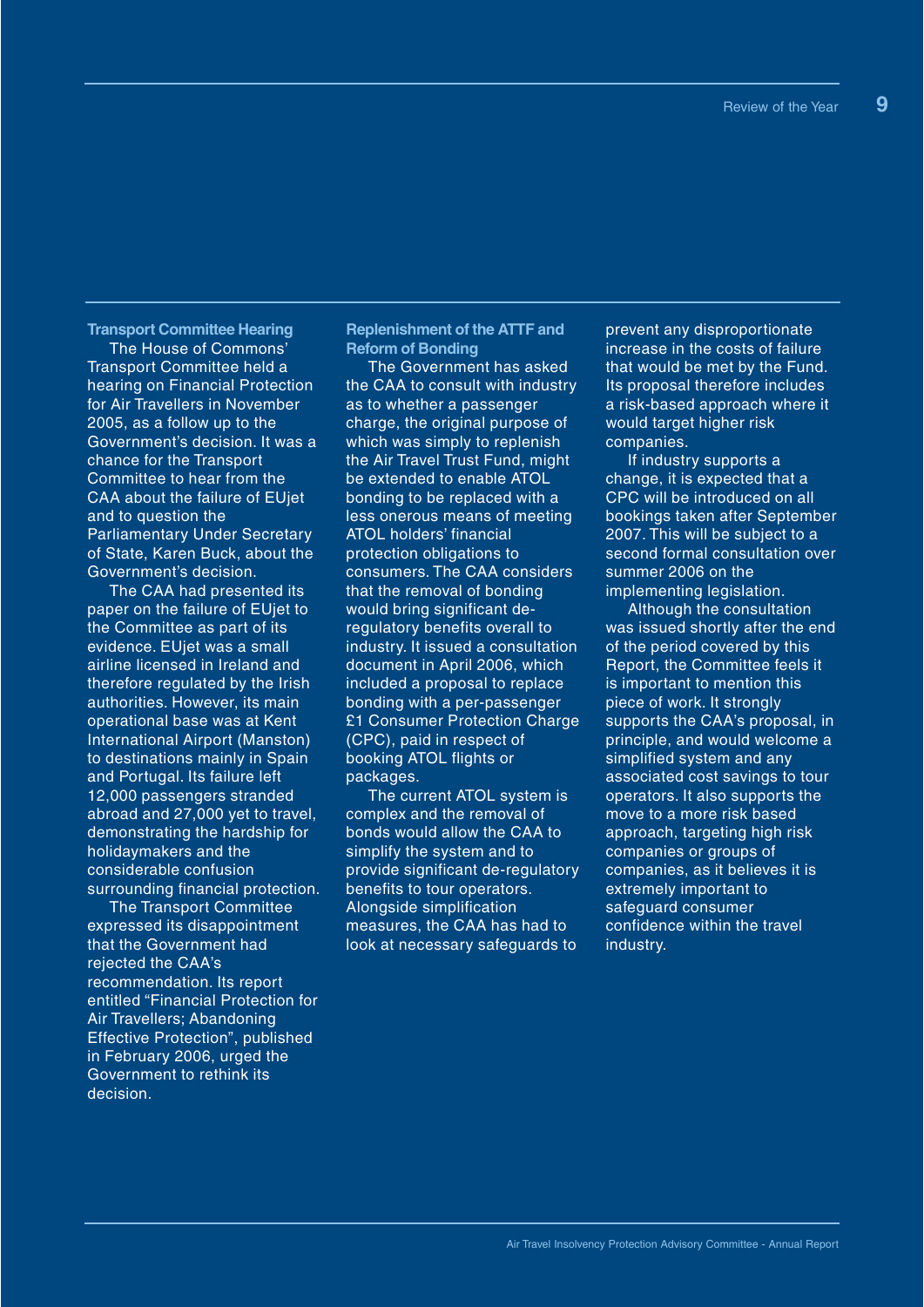## Further Developments

#### **Definition of Travel Packages**

Since the ATOL Regulations were amended in 2003 to bring them in line with the Package Travel Regulations (PTR), there have been differing views on what types of sale constitute a "package". The Committee established a working group made up of representatives from the CAA, ABTA and AiTO to consider this issue, but it was unable to agree on all the issues. Subsequently, the Department for Trade and Industry, the government department responsible for the PTR, was also consulted and in March 2005 the CAA issued a Guidance Note setting out its interpretation of a package.

Immediately after the guidance appeared, ABTA applied to the High Court for a Judicial Review of the CAA's advice, which was heard by Mr Justice Goldring in November 2005. The High Court's decision in January 2006 found in favour of ABTA and the judgement quashed the CAA's Guidance Note. The CAA took the decision to appeal, based on evidence that there were differing opinions on the judgment within the industry and concern about a general need for clarity. The appeal was heard in the Court of Appeal in late June.

The Committee hopes that the Appeal will provide clarity for the industry and consumers on this important issue.

#### **ABTA's changes in membership criteria**

ABTA announced changes to its membership criteria at the end of January 2006. ABTA will no longer impose a requirement on all its members to provide audited accounts and will allow members to provide financial protection for package holidays in any manner permitted by the PTR. ABTA will also place a cap on the amount that tour operators can claim from them following the failure of an ABTA retailer. The most significant change for consumers is that ABTA will no longer provide a financial protection guarantee for all bookings made with an ABTA travel agent. Following a travel agency failure, if the consumer's booking has not been placed with a tour operator, there will be no financial protection. Consumers will therefore be forced to take action against a failed company in the same way as any other unsecured creditor.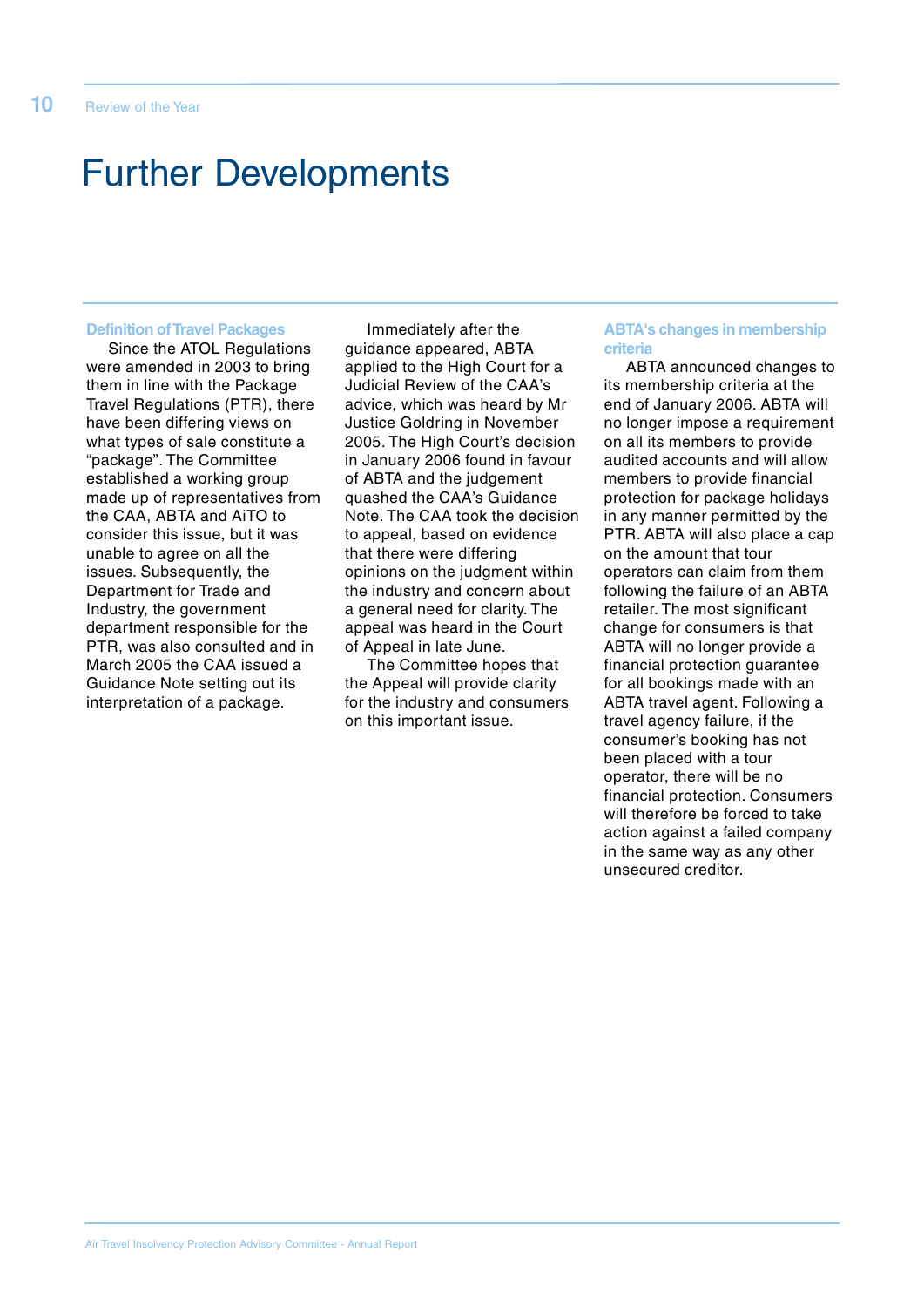The Committee Members fully understand that ABTA is a commercial organisation and must respond to a changing travel industry. However, they do regret the reduction in consumer protection. For many years, ABTA has presented itself as the consumers' protector, with a comprehensive policy of protection in the case of failure of a travel agent. The Committee recognises the strong brand awareness that ABTA has with the public and the perception that booking with an ABTA travel agent provides a comprehensive financial guarantee. ABTA has now repudiated that policy, with the result that consumers will be even more confused over their position in the case of an ABTA member. The Committee Members believe it is essential that in future ABTA provides clear, explicit and unambiguous information in respect of the protection arrangements it will provide to consumers.

**Review of the Package Travel Directive**

Since 1985, the European Commission has adopted several directives on particular aspects of consumer protection law. These directives, that include the Package Travel Directive, constitute the European Consumer Acquis.

In 2004, the Commission embarked on a review of the Consumer Acquis. The aim of that review is to evaluate to what extent the current directives have in practice met the Commission's consumer protection and internal market goals, looking at how they are applied in the different Member States. It is also an opportunity to simplify and rationalise these directives in line with better regulation principles. That review will be based on a study done by law academics commissioned by the Commission, which will be published in Autumn 2006.

Moreover, the Commission will publish a detailed report on the review in the second half of 2006 before consulting experts and stakeholders from all the different Member States.

The DTI is keen to engage proactively in the review process and commissioned a study and consultation on how the Consumer Acquis might be improved. Stakeholders' responses will inform the DTI input to the Commission's review. There will be a formal UK consultation when negotiations begin on any future EU legislation.

Several ATIPAC members' organisations have already engaged with the DTI on the Package Travel Directive. The CAA has submitted a response to the DTI consultation.

The Committee's members are keen on taking part in the process of the review of the Package Travel Directive at a national and European level.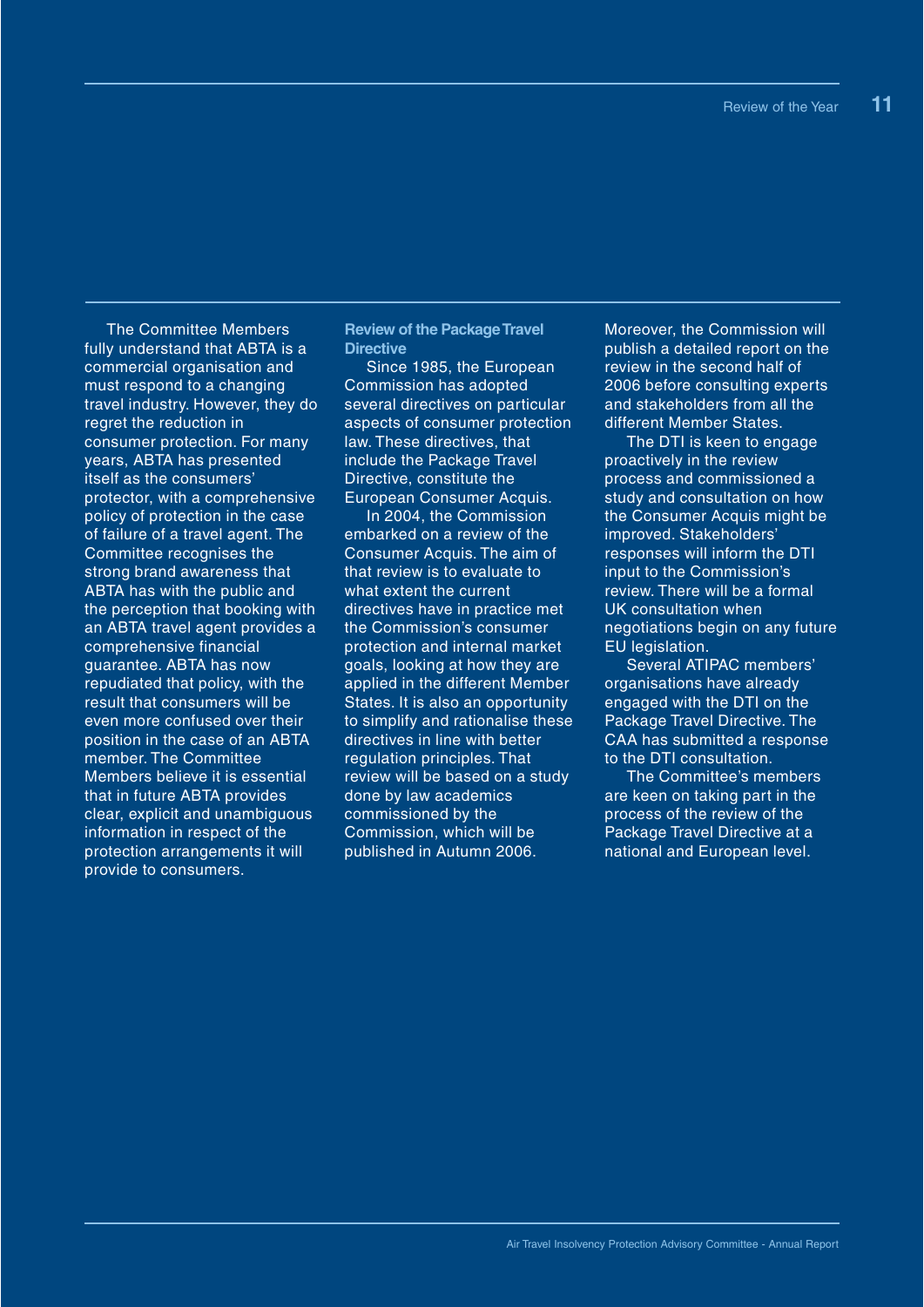## **Conclusion**

As before, many threads of the Report this year focus on declining financial protection and confusion about whether products are financially protected. Consumers and the travel industry are both struggling to identify where financial protection applies. The industry faces a difficult time in educating consumers following the change in ABTA's financial protection and this has added to the air of uncertainty pending the appeal hearing on the Judicial Review and confusion in the industry over what the term "package" really means. Consumers on the other hand carry on booking their holidays in a variety of different ways, usually assuming that they are all financially protected.

The Committee endorsed the CAA's work on extending financial protection to all air travellers and finds it hard to comprehend that the Government missed such a golden opportunity to provide real clarity and protection to consumers. The failure of the Government to take action has resulted in a further decline in the coverage of the ATOL system and has led to a new feeling within the industry that the "Wild West" is in the process of taking over. Due to the Government's lack of interest in financial protection, many operators are deciding not to protect their customers and are re-organising their businesses accordingly. They are also deciding whether or not to tell their customers about financial protection, but given the uncertainties surrounding the definition of a package, it is difficult for the CAA to take any immediate action.

Consequently, there is a considerable danger that the unprotected "Wild West" will continue to grow and fundamentally damage the reputation of the industry.

The Committee urges the Government to respond immediately following the results of the CAA's consultation on reforming bonding. Action should be taken quickly to ease the burden on tour operators and ensure that a clear message about protection can be communicated to the public as soon as possible. It is not good enough to wait for a major failure, with thousands stranded or out of pocket, to force a knee-jerk change in policy. The issues require a deliberate, comprehensive solution. Consumers are entitled to expect that of the Government.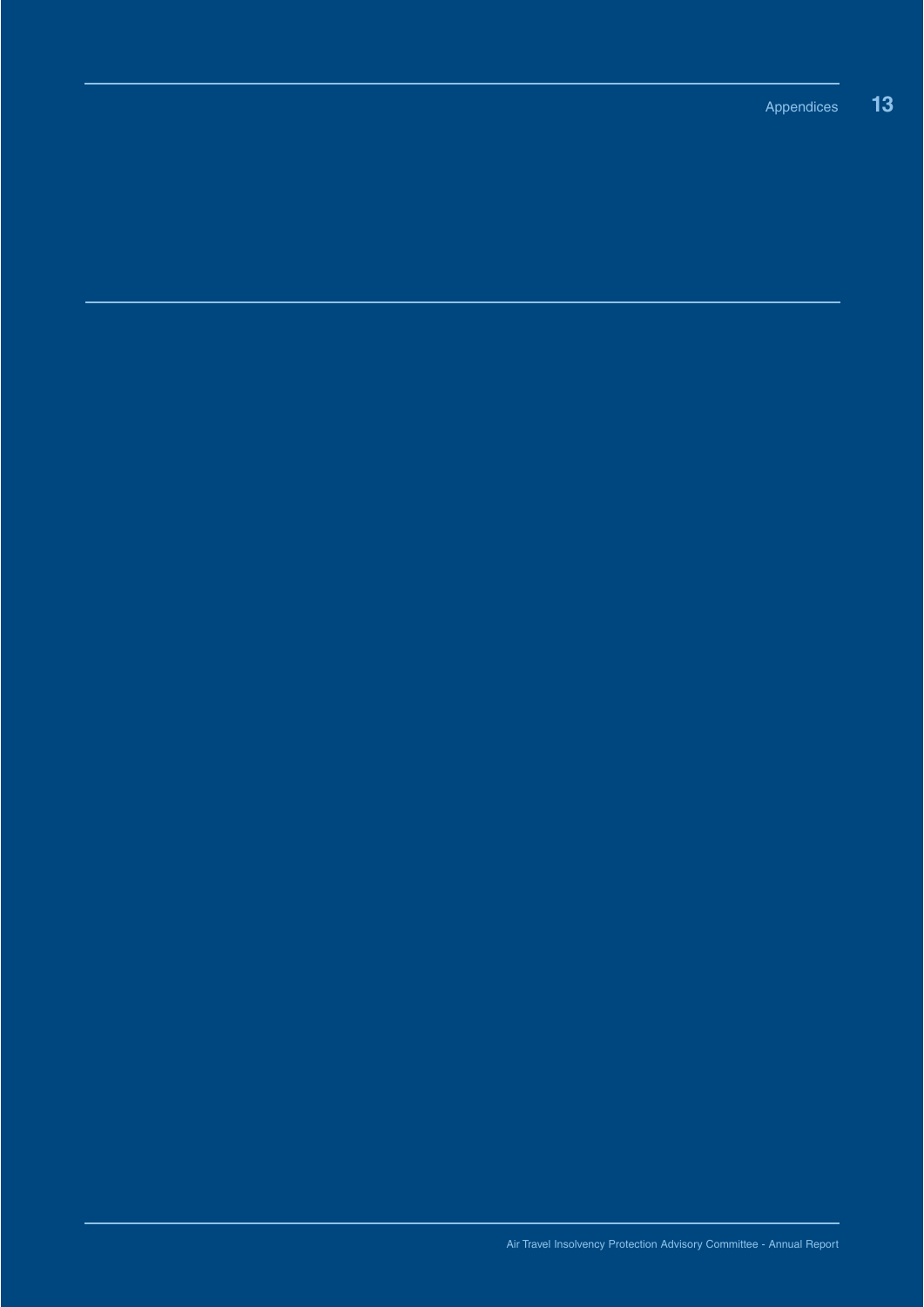# Details of Bonds Called - April 05 to March 06

1.The administration of the cases may not have been completed. Administration costs which were incurred in paying passengers' refunds have been included in the Cost of Refunds.

2. The figures for total expenditure and any call on the Air Travel Trust include amounts already spent plus estimated further expenditure.

| <b>LICENCE HOLDER</b>                       | <b>Bond Called</b> | <b>No. Passengers</b> | <b>ATOL Revenue</b> | <b>Bond Amount</b> |
|---------------------------------------------|--------------------|-----------------------|---------------------|--------------------|
|                                             |                    |                       | £'000               | £'000              |
| <b>Greek Tourism- Travel Ltd</b>            | <b>5 May 05</b>    | 330                   | 89                  | 17                 |
| <b>Safe Travel Ltd</b>                      | 17 May 05          | 420                   | 192                 | 20                 |
| <b>Pleasurebeach Ltd</b>                    | <b>15 Jun 05</b>   | 87                    | 43                  | 10                 |
| <b>Action Travel Ltd</b>                    | 29 Jun 05          | 650                   | 300                 | 45                 |
| <b>Onshine Ltd</b>                          | <b>24 Aug 05</b>   | 1,500                 | 446                 | 162                |
| <b>Garba St/as Startrek Travel</b>          | 07 Sep 05          | 3,170                 | 1,058               | 250                |
| <b>Arrowguide Ltd</b>                       | 14 Sep 05          | 970                   | 260                 | 81                 |
| <b>London House Travel plc</b>              | <b>16 Sep 05</b>   | 613                   | 210                 | 42                 |
| <b>Donald Mackenzie (Travel) Ltd</b>        | <b>7 Oct 05</b>    | 3,168                 | 1,525               | 90                 |
| <b>Cruise Promotions Ltd</b>                | 10 Oct 05          | 12,259                | 7,799               | 1,460              |
| <b>P A Travel Ltd</b>                       | <b>27 Oct 05</b>   | 440                   | 150                 | 63                 |
| <b>Phileas Fogg Travel Ltd</b>              | <b>4 Nov 05</b>    | 400                   | 100                 | 15                 |
| <b>London Air Travel plc</b>                | <b>14 Nov 05</b>   | 12,000                | 4,840               | 511                |
| <b>Perrin Travel Ltd</b>                    | <b>22 Nov 05</b>   | 2,150                 | 750                 | 113                |
| <b>Wadebay Ltd</b>                          | 6 Dec 05           | 8,640                 | 1,598               | 320                |
| <b>Finlandia Travel Agency Ltd</b>          | 14 Dec 05          | 5,100                 | 2,460               | 438                |
| <b>Spacetec Ltd</b>                         | <b>15 Dec 05</b>   | 218                   | 94                  | 10                 |
| <b>Bob Cole Travel Group</b>                | 19 Dec 05          | 4,011                 | 2,300               | 353                |
| <b>R H Travel Ltd</b>                       | <b>21 Dec 05</b>   | 5,537                 | 3,678               | 16                 |
| <b>Luxuryclass Ltd</b>                      | 19 Jan 06          | 23,575                | 5,307               | 1,327              |
| <b>Bansi Tours Ltd</b>                      | <b>19 Jan 06</b>   | 2,274,630             | 10                  | <b>Joint Bond</b>  |
| <b>Travel Horizons Ltd</b>                  | <b>30 Jan 06</b>   | 920                   | 380                 | 263                |
| <b>Jetline Express Worldwide Travel Ltd</b> | 3 Feb 06           | 415                   | 236                 | 31                 |
| <b>Sunflight Travel Ltd</b>                 | 2 Mar 06           | 43,798                | 8,168               | 625                |
| <b>Raho Travel Ltd</b>                      | <b>30 Mar 06</b>   | 2,261                 | 3,925               | 585                |
|                                             |                    |                       |                     |                    |
| <b>25 Failed Companies</b>                  | <b>TOTAL:</b>      | 2,407,262             | 45,918              | 6,843              |

Air Travel Insolvency Protection Advisory Committee - Annual Report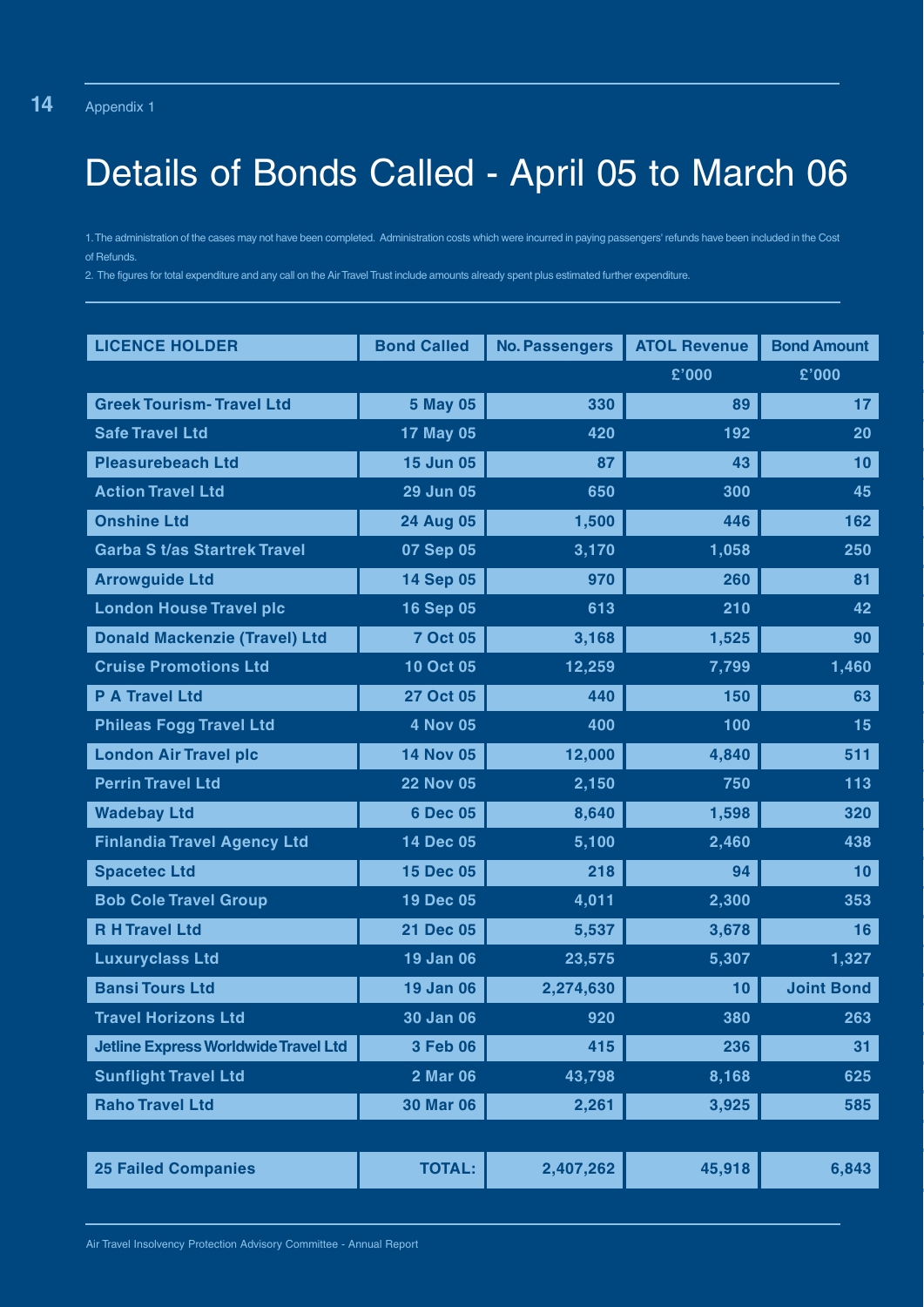3. Where a call on the Air Travel Trust is indicated, this is the difference between expected total expenditure and available bond monies. The call on the Air Travel Trust may include the expenditure of accrued interest.

4. The totals may not agree to the sum of the figures shown in the table due to rounding differences.

| <b>No. Repatriated</b>  | <b>Repat' Cost</b>      | <b>No. Refunded</b> | <b>Cost of Refunds</b> | <b>Expenditure</b> | <b>ATT Call</b> |
|-------------------------|-------------------------|---------------------|------------------------|--------------------|-----------------|
|                         | £'000                   |                     | £'000                  | £'000              | £'000           |
| 13                      | $\overline{2}$          | 81                  | 15                     | 17                 | $\bf{0}$        |
| $\mathbf 0$             | $\mathbf 0$             | 45                  | 25                     | 25                 | $5\phantom{a}$  |
| 8                       | 1                       | 104                 | 35                     | 36                 | 26              |
| $\mathbf 0$             | $\mathbf 0$             | 870                 | 308                    | 308                | 263             |
| 30                      | 7                       | 1,000               | 645                    | 652                | 490             |
| 819                     | 312                     | 154                 | 75                     | 387                | 136             |
| $\bf{0}$                | $\bf{0}$                | 217                 | 77                     | 77                 | 0               |
| $\mathbf 0$             | $\mathbf 0$             | $\bf{0}$            | $\mathbf 0$            | $\mathbf 0$        | $\mathbf 0$     |
| $\bf{0}$                | $\bf{0}$                | 87                  | 21                     | 21                 | $\mathbf{0}$    |
| 810                     | 313                     | 12,500              | 4,247                  | 4,560              | 3,100           |
| $\bf{0}$                | $\bf{0}$                | 20                  | 14                     | 14                 | $\bf{0}$        |
| $\overline{\mathbf{3}}$ | $\overline{\mathbf{4}}$ | 558                 | 289                    | 293                | 278             |
| $\bf{0}$                | $\bf{0}$                | 750                 | 125                    | 125                | $\bf{0}$        |
| $\overline{2}$          | 1                       | 55                  | 20                     | 21                 | $\mathbf 0$     |
| $\bf{0}$                | $\bf{0}$                | 2,200               | 645                    | 645                | 325             |
| $6\phantom{1}$          | $\overline{\mathbf{2}}$ | 680                 | 485                    | 487                | 50              |
| $\bf{0}$                | 0                       | 8                   | 10                     | 10                 | $\bf{0}$        |
| $\mathbf 0$             | $\mathbf 0$             | 1,500               | 283                    | 283                | $\pmb{0}$       |
| $\bf{0}$                | $\bf{0}$                | 12                  | 6                      | $6\phantom{1}$     | $\bf{0}$        |
| $\mathbf 0$             | $\mathbf 0$             | 56                  | 20                     | 20                 | $\mathbf 0$     |
| $\bf{0}$                | 0                       | $\bf{0}$            | 0                      | $\bf{0}$           | $\bf{0}$        |
| $\mathbf{0}$            | $\mathbf{0}$            | 175                 | 79                     | 79                 | $\mathbf{0}$    |
| $\bf{0}$                | $\mathbf 0$             | 133                 | 80                     | 84                 | 54              |
| $\mathbf 0$             | $\bf{0}$                | 75                  | 51                     | 51                 | $\pmb{0}$       |
| 63                      | 23                      | 578                 | 568                    | 591                | $6\phantom{a}$  |
|                         |                         |                     |                        |                    |                 |
| 1,754                   | 663,567                 | 21,858              | 8,125                  | 8,788              | 4,733           |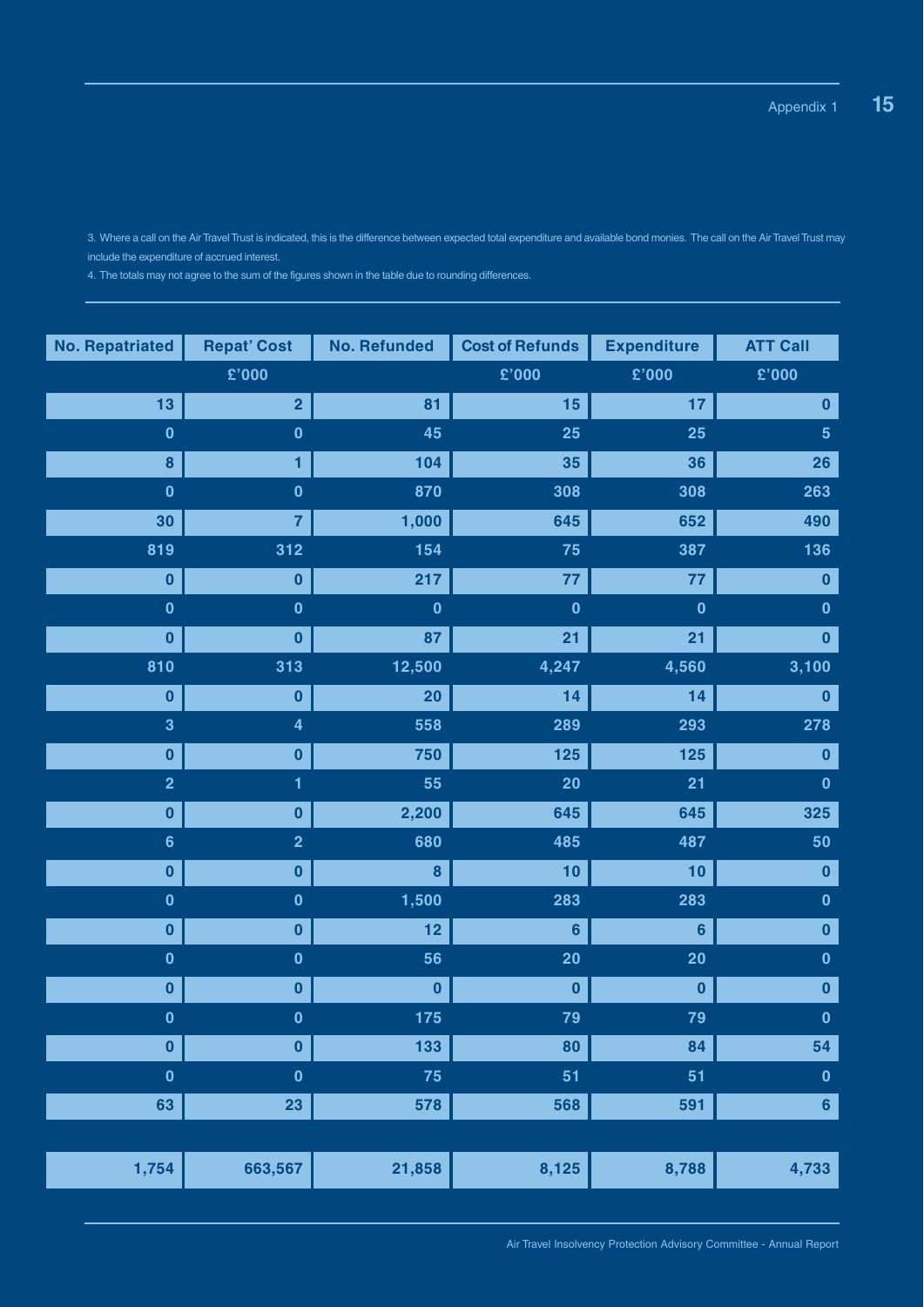# ATIPAC Constitution & Terms of Reference

#### **Establishment and Role of the Committee**

1. The Air Travel Insolvency Protection Advisory Committee ("the Committee") is established by the Secretary of State for Transport to advise on the financial protection arrangements for air travellers and customers of air travel organisers.

#### **Composition of the Committee**

2. Members of the Committee shall be drawn from:

| <b>Association of British Travel Agents</b>                         | <b>Two Members</b>      |
|---------------------------------------------------------------------|-------------------------|
| <b>Federation of Tour Operators</b>                                 | One Member              |
| Association of Independent Tour Operators                           | One Member              |
| <b>Association of Airline Consolidators</b>                         | One Member              |
| Incentive Travel and Meetings Association (now Eventia)             | One Member              |
| <b>Air Transport Users Council</b>                                  | One Member              |
| Other representatives of consumer interests                         | <b>One/two Members</b>  |
| Independent representatives                                         | Three or four Members,  |
| (not associated with any organisation represented on the Committee) | one of whom is Chairman |
| <b>Civil Aviation Authority</b>                                     | <b>Two Members</b>      |
|                                                                     |                         |

#### **Appointments to the Committee**

3. Members shall be appointed by the Chairman of the Civil Aviation Authority, for periods specified at the time of appointment; they may resign at any time. The CAA Chairman will consult the Chairman of the Committee before appointing Members other than from trade associations and the CAA.

4. Each represented body may nominate to the CAA up to two alternates, who may attend any meeting in the absence of that body's appointed Member(s).

#### **Meetings of the Committee**

5.The Committee shall determine its own procedures for and frequency of meetings, including any requirement for a quorum.

#### **Duties of Committee**

6. The Committee shall keep under review and from time to time advise the Civil Aviation Authority, the Trustees of the Air Travel Trust and the Secretary of State for Transport on the arrangements for the financial protection of air travellers and customers of air travel organisers.

7. In particular it shall:

- advise on bonding arrangements and bond levels;
- advise the CAA and the Trustees on the use of their discretion when making payments from bonds and from the Trust;
- advise on agreements between the Trustees, the CAA and third parties such as credit card companies;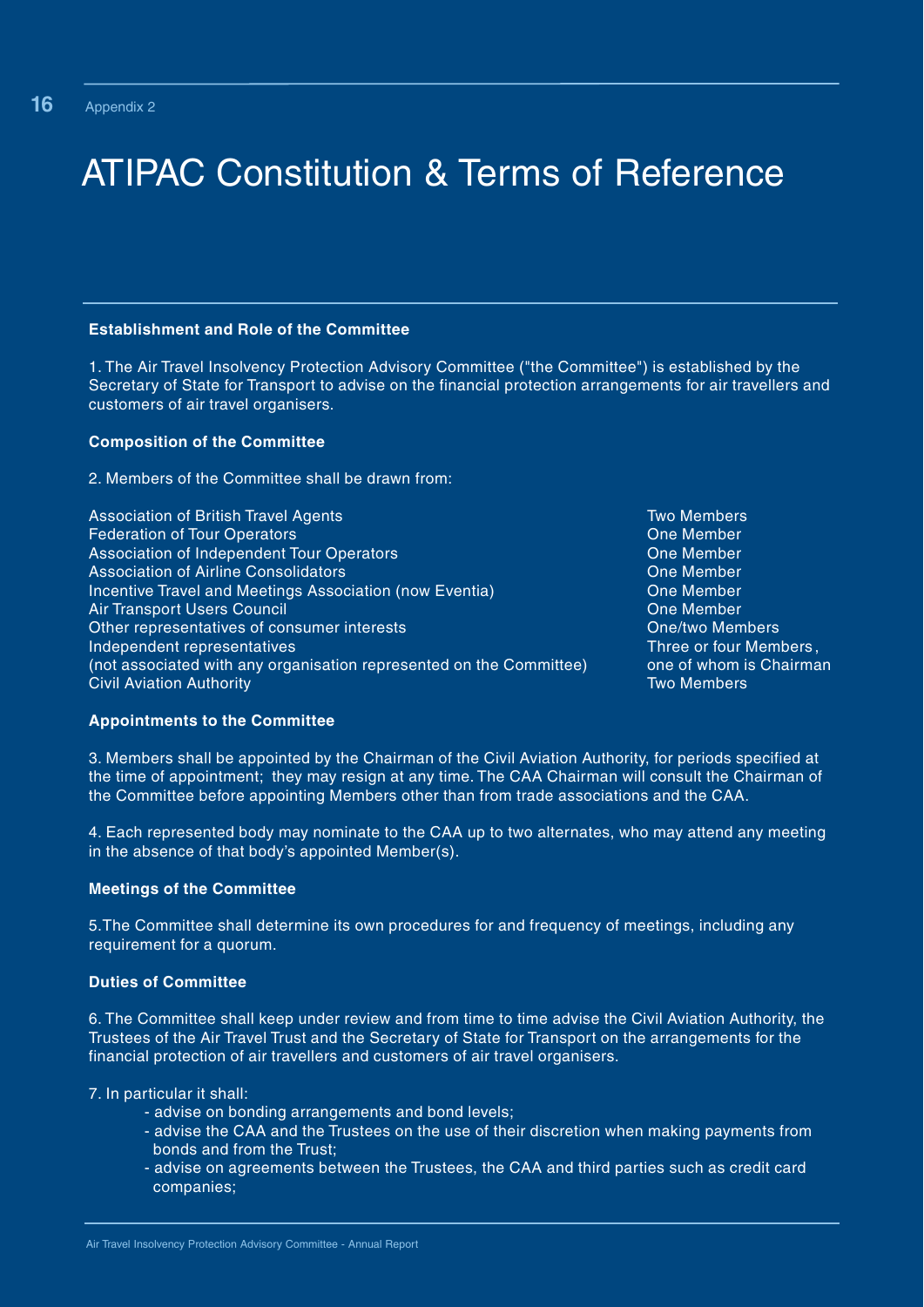- advise the Secretary of State on the need for a reimposition of a levy on the holders of Air Travel Organisers' Licences in order to replenish the Trust Fund, and advise the CAA and the Secretary of State (as appropriate) on the implementation of such a levy; -advise the CAA and the Secretary of State as appropriate on any changes to the structure of protection that it concludes are necessary or desirable.

8. The Committee shall submit to the Secretary of State an Annual Report on its activities in each year ended 31 March within four months of the end of that year. The Committee shall draw to the Secretary of State's attention at any time matters of concern on which, in its view, action is necessary.

### **Administrative Arrangements**

9. Reasonable out of pocket expenses directly incurred by Members of the Committee in attending meetings shall be reimbursed by the Civil Aviation Authority.

10. The Civil Aviation Authority shall provide administrative support to the Committee.

**The Department for Transport April 2000**